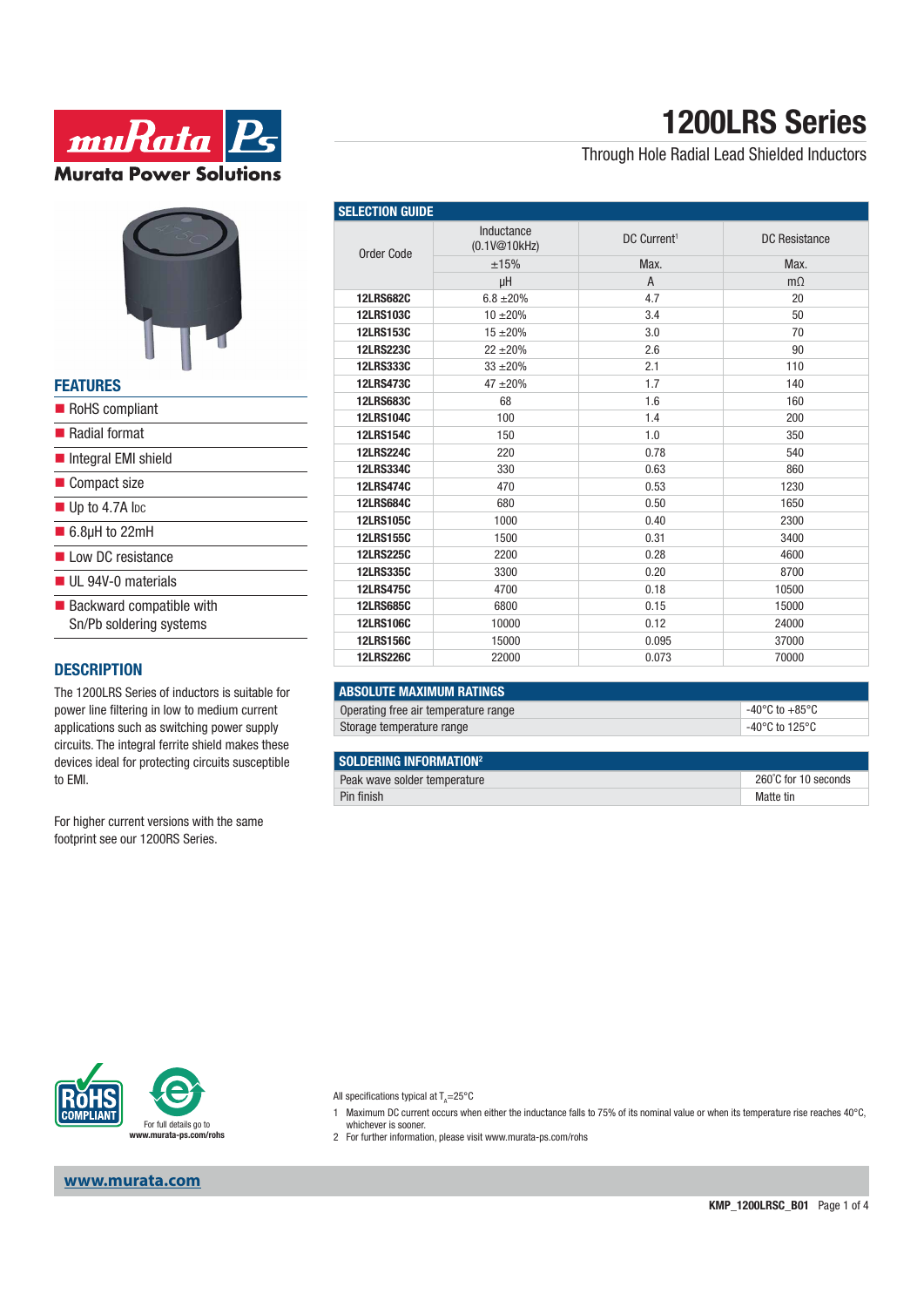### **muRata Ps** Murata Power Solutions

## **1200LRS Series**

Through Hole Radial Lead Shielded Inductors



**www.murata.com**

**KMP\_1200LRSC\_B01** Page 2 of 4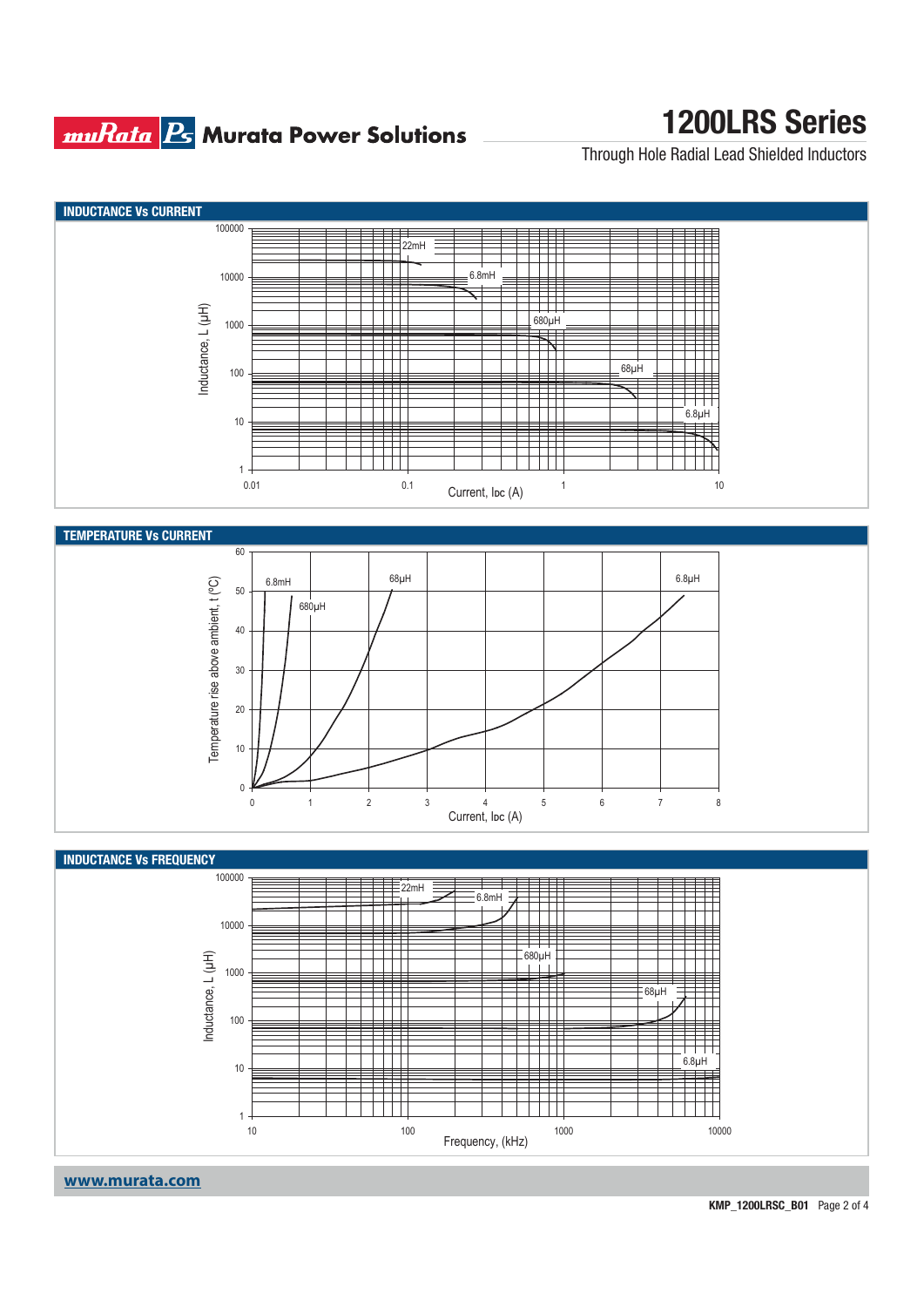### **muRata Ps** Murata Power Solutions

## **1200LRS Series**

Through Hole Radial Lead Shielded Inductors